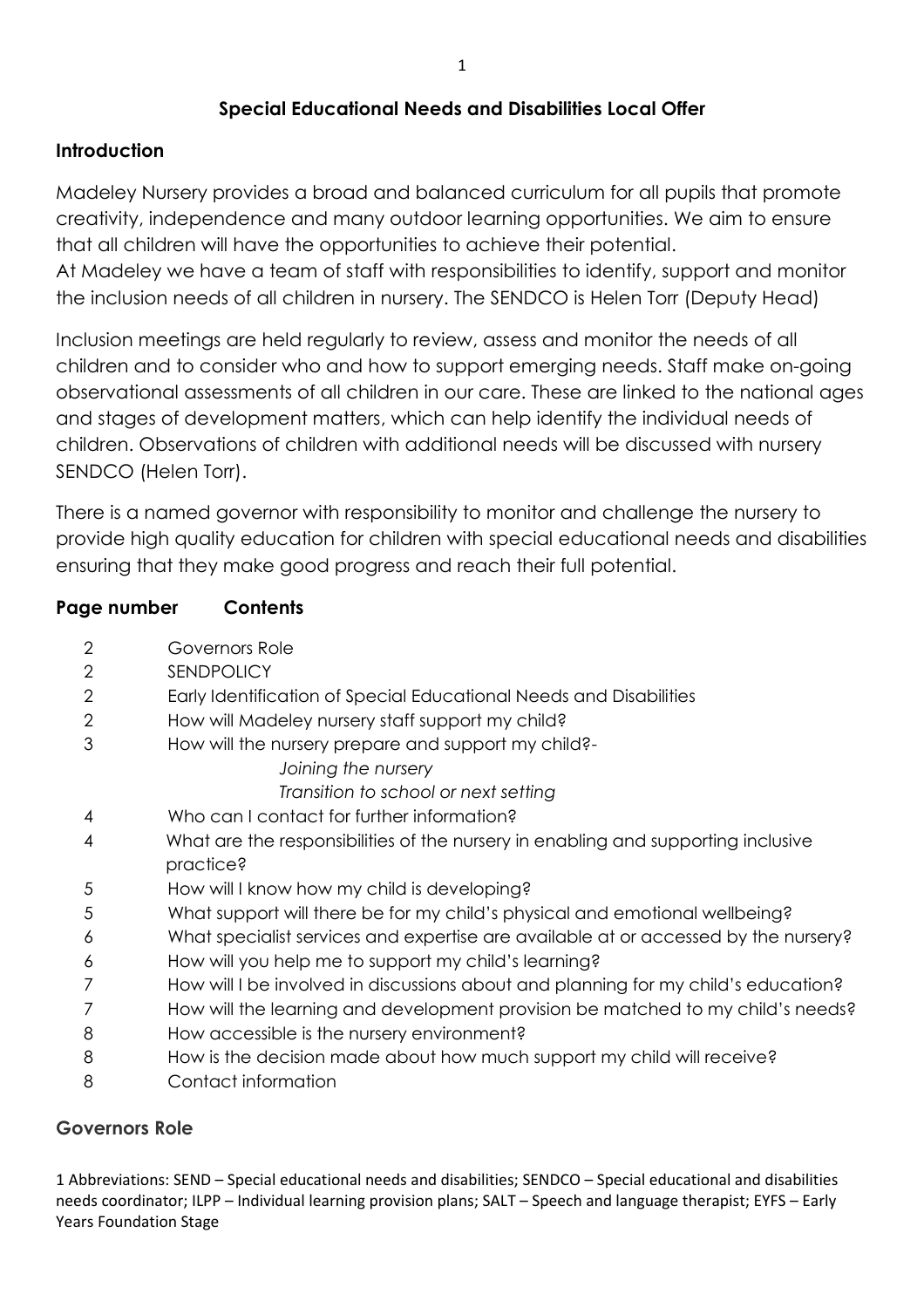#### **The Governor who is responsible for children with Special Educational Needs and Disabilities:**

- Ensures that the nursery has an up to date SEND Policy
- Ensures that the nursery has appropriate provision and has made necessary adaptations to meet the needs of all children in the nursery
- Ensures that the necessary support is made for any child who attends the school who has SEND
- Has a meeting termly with the school SENDCO and head teacher to discuss any issues concerning SEND.

### **SEND POLICY (Click to View)**

#### **Early Identification of Special Educational Needs and Disabilities**

We operate a key persons system for each child at Madeley nursery. The key person's role is to develop trusting, sensitive relationships with parents and children to enable respectful sharing of information and early action to address individual needs. If you have any concerns about your child's development you can ask for time to discuss this in private with them. If your child's key person has identified a possible individual need they will discuss the matter with you in private and plan together to support your child's learning and development.

Helen Torr (Deputy Head) trained SENDCO can offer advice and support to the key person and other educators. The SENDCO will liaise with other professionals to seek advice and support in identifying individual needs if necessary such as support and advice from Samantha Evans, Early Intervention qualified teacher for the local authority.

Reports from health care professionals such as health visitors or Speech and Language therapists identify children's individual needs and strategies of support. The nursery welcomes and encourages parents and professionals sharing these reports with them in order to plan appropriately to meet individual needs.

#### **How will Madeley nursery staff support my child?**

We offer home visits to all new families and this can provide an opportunity to discuss any aspect of the child's development. On induction to the nursery if a child has identified special educational needs or disabilities the SENDCO, key person and parents share information about the strengths and needs of the child.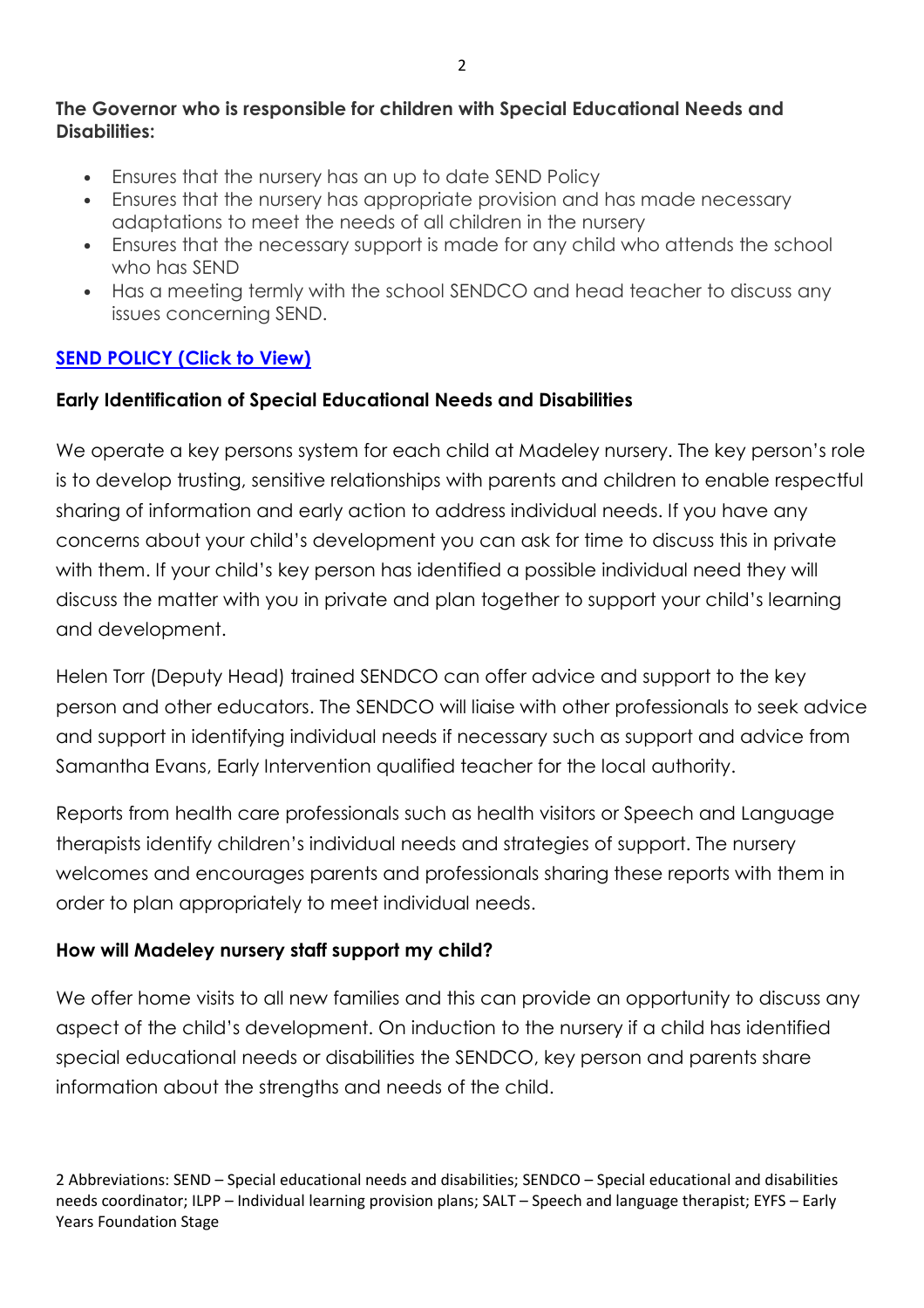Parents have the opportunity to accompany their child on one or more visits to help settle them and develop a relationship with the key person. The child will always be at the heart of all we do. We work in partnership with parents and support the child together.

 Observations, assessments, evaluations all contribute to Individual Learning Provision Plans (ILPPs). We listen to parents as well as to children. The SENDCO will explain how children's individual needs can be met by planning support using an ILPP and the advice from any other professionals who are involved. She will also explain who may become involved in a child's development; she will seek parent permission to get this specialist involvement. The key person will work with the SENDCO to oversee the ILPP targets. ILPPs with be reviewed with parents.

The key person's role will foster relationships with and understand the individual children. The SENDCO will maintain an overview of experiences and progress. She will also work with other practitioners to ensure provision is relevant, appropriate and seek support when needed.

# **How will the nursery prepare and support my child to join the nursery, transfer to a new nursery or the next stage of education and life?**

# *Joining the Setting*

 Each child is assigned a key person. The key person will have had an opportunity to meet the family during a home visit and during a nursery session. The key person will form a relationship of trust and support with the parent and the child during these sessions and will complete forms with questions which will help the educators identify the children's needs, interests and to discuss if any agencies are already involved.

If required, staff will attend training related to a child's needs prior to them starting. With parent's permission we will gather information, reports from other professionals that will help the child's transition into the nursery. Information is shared as required amongst other staff at nursery to ensure appropriate planning is in place. Parents and key person should agree a consistent approach to ensure continuity of care from home to nursery.

# *Transition to school or next nursery.*

If a child is transitioning to school or moving on to a new nursery, the child's key person and SENDCO are invited to observe the child and discuss the child's strengths and needs.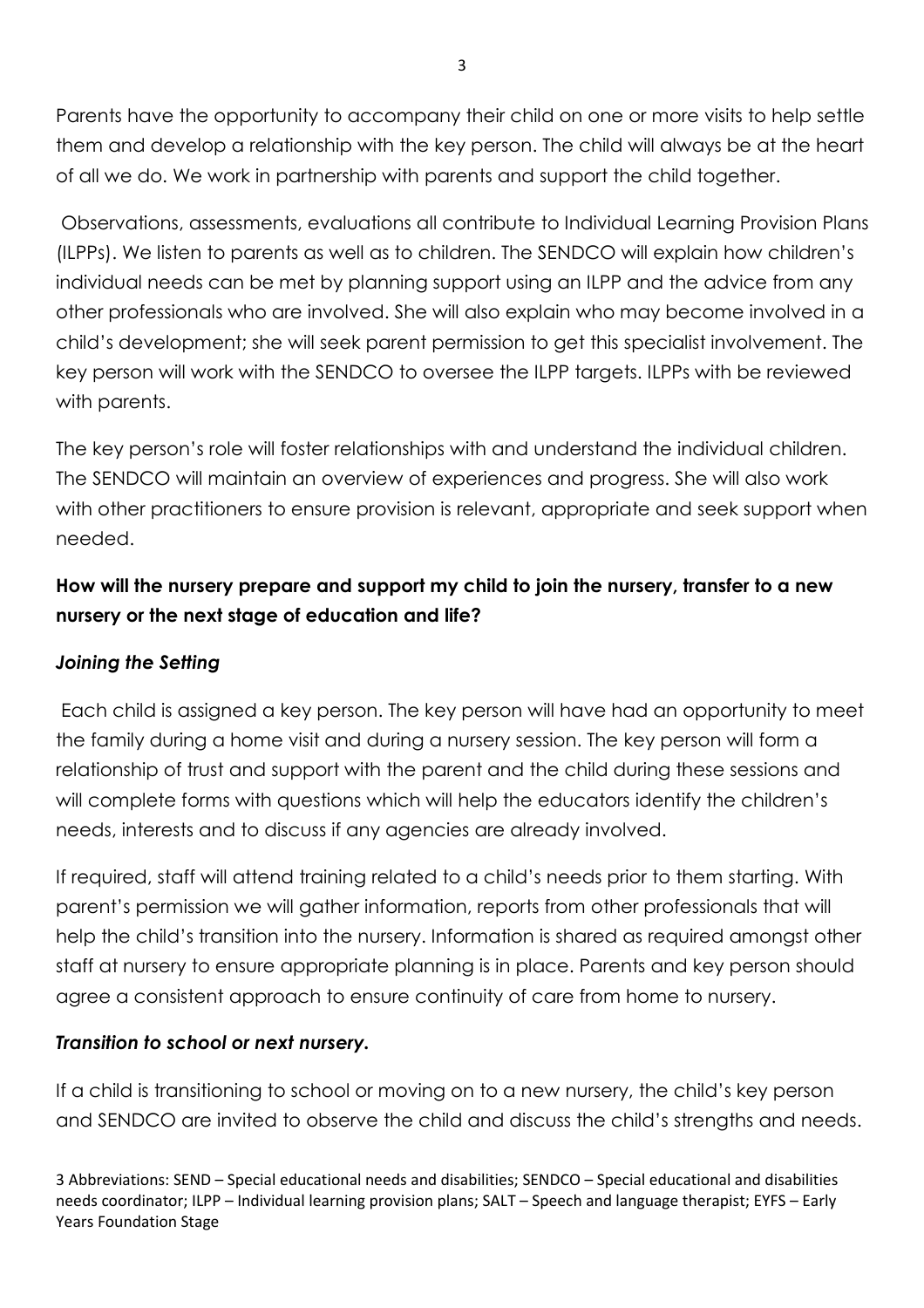The Key person and SENDCO can attend meetings and share targets on ILPP and minutes of review meetings, parents are always invited to these meetings.

When a child is transitioning, their views and feelings can be shared through photographs and other documentation reflecting what they have done, achieved and enjoyed. Progress records, ILPPs, assessments and other relevant documents are passed on to the receiving nursery. Photo books can be created of the new nursery, school that the child can share with parents / key person on a regular basis before the move. Some children have support from a specialist support worker during the visits to their new nursery or school.

## **Who can I contact for further information?**

The first point of contact within the nursery is your child's key person. Parents can identify the SENDCO from the photograph on the parent's notice board situated in the coat area. The nursery SENDCO will also be able to offer advice and will be able to signpost parents to other professionals that may be able to help such as the health visitor, children centre staff and Speech and Language Therapist (SALT). The SENDCO can also access support for parents from the Area SENDCO and the Early Years Consultant with parental permission.

### **What are the responsibilities of the nursery in enabling and supporting inclusive practice?**

The head and deputy head teachers work alongside the Governors

- To aspire for all children to achieve their full potential, and make rapid progress in their learning and development.
- To create inclusive policies, ensuring policy is reflected in school practice and is up to date.
- To ensure that there is sufficient staff to enable staff to attend training to keep knowledge and understanding up to date.
- To ensure that the open and friendly atmosphere creates an ethos that respects and welcomes everyone.
- To ensure that the environment is inclusive with resources which reflect diversity positively.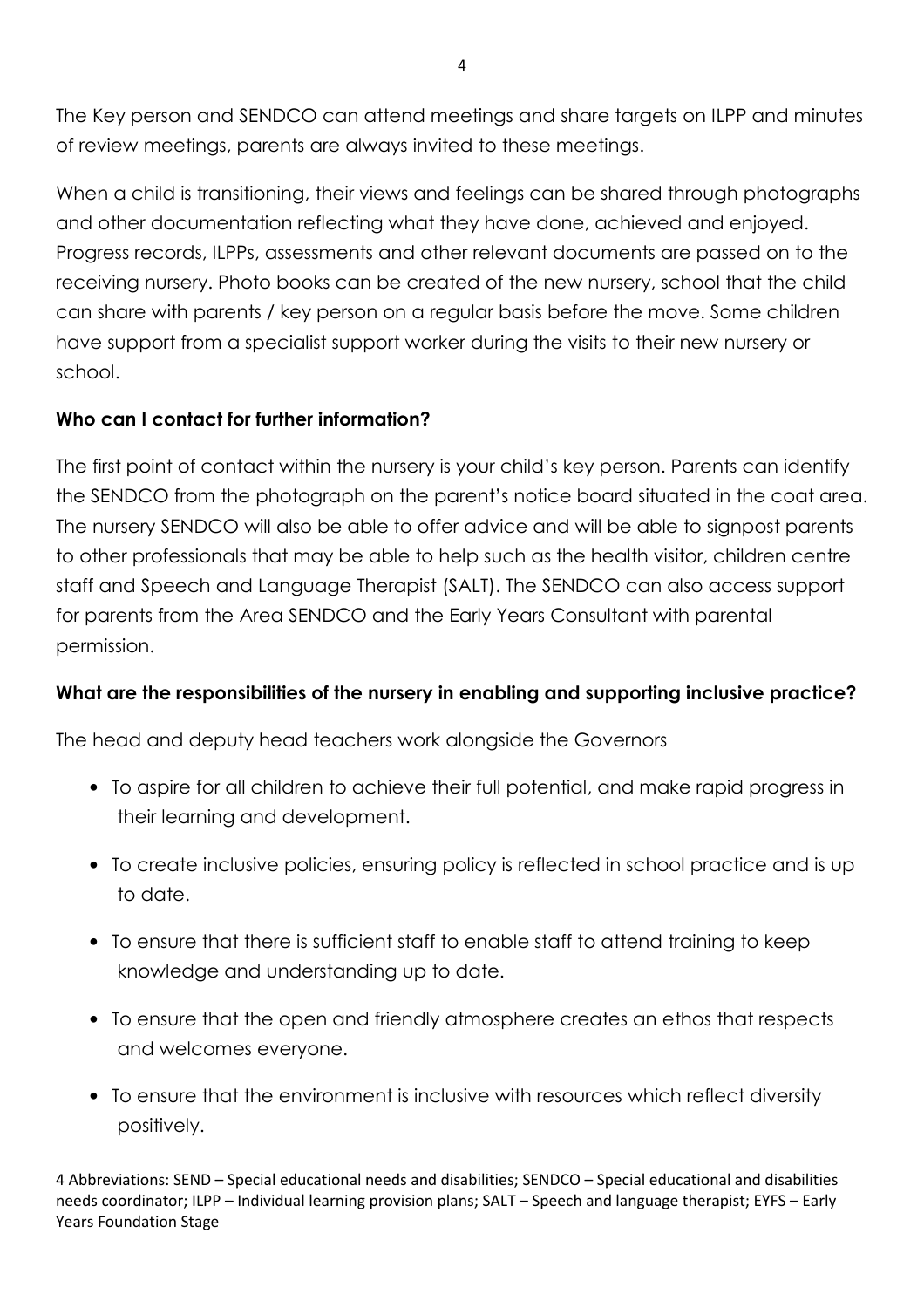• To manage finances and ensure that delegated budget and inclusion funding is used to promote inclusion and maximise children's achievement.

### **How will I know how my child is developing?**

We continually engage parents in discussion about their child. We have an assessment system for all children including observational assessments which are used to complete individual progress and development records each term. Each method of observation and assessment is linked to the Early Years Foundation Stage ages and stages of development. Each child also has a learning progress and development record file which is accessible to parents on request.

The staff also attend 'Unique Child' weekly meetings. During these meetings the team will share their observations of individual children with the child's key person.

On a termly basis we hold a parents meeting which allows parents/ carers to come and talk with their child's key person. The SENDCO is also available to talk to if required.

The nursery has an 'open door' policy and encourages staff to develop strong professional relationships with parents/carers at drop off and pick-ups as they are key to building partnerships that help children's development to progress. Telephone calls can be used to communicate with parents during the day if a parent is unable to come to nursery.

# **What support will there be for my child's physical and emotional wellbeing?**

The staff approach is inclusive, positive and welcoming to all. On entry to the nursery we inform parents of our admissions policy, safeguarding policy, SEND code of practice which can be accessed online or given as a hard copy.

We provide a flexible approach to routine and environment which are based around the needs of the children. Open, transparent communication is encouraged from the start. Adults act as good role models for positive behaviour and a continual positive approach to behaviour management is maintained. The key person builds relationships with child and family and they provide personal care respectfully to all children. The staff are trained to administer medicine.

During the daily routine visual time tables are used to support children in understanding routine. As children progress they are supported to manage their own personal care and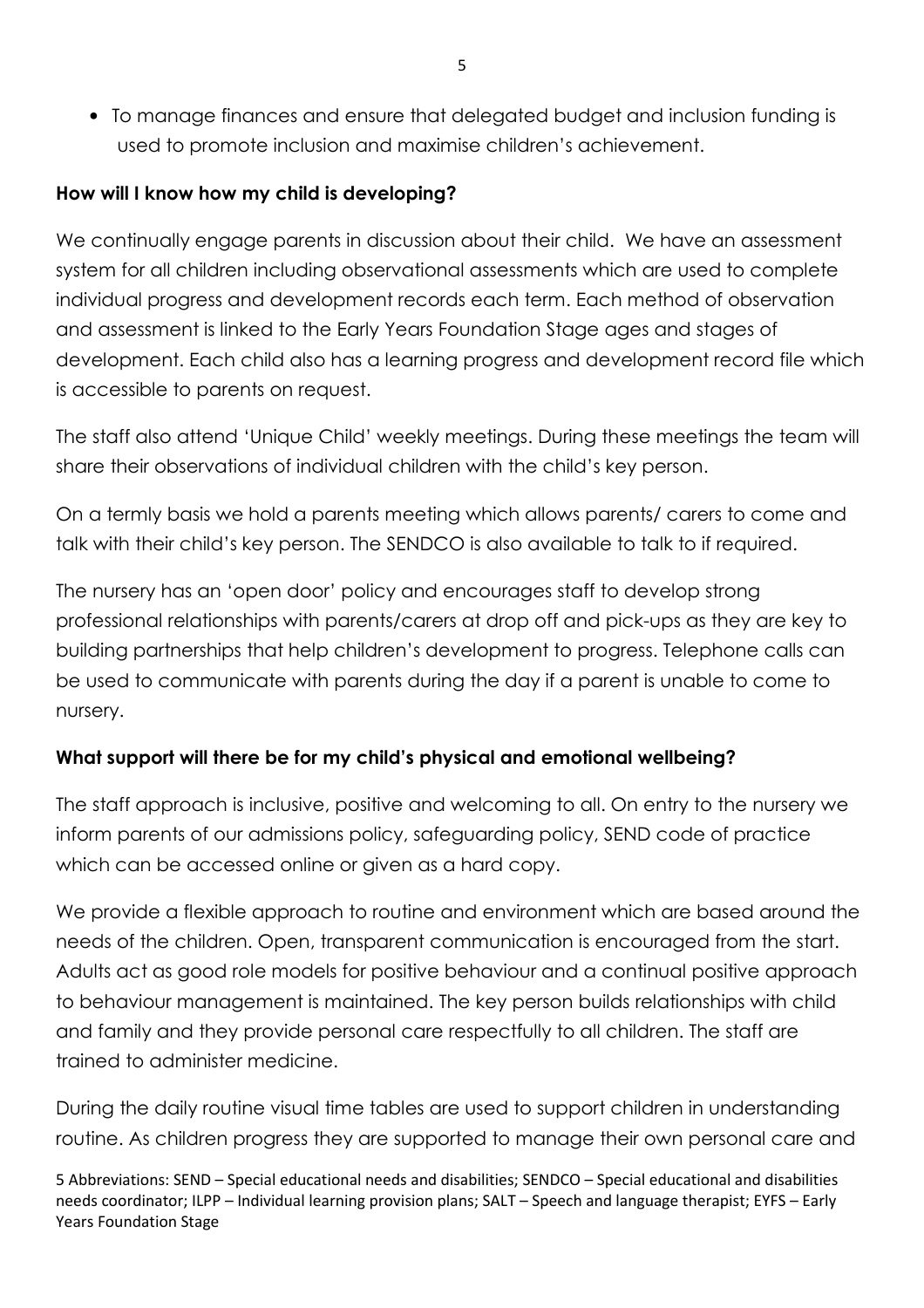manage risks for themselves; a range of resources are accessible to the children for independent choice. There are sensitive, warm interactions between adults and children. The Area SENDCO will support the SENDCO and key person.

# **What specialist services and expertise are available at or accessed by the setting?**

All staff have accessed child development training and professional development in special needs and have experience of working with children within the Early Years age range. The child / family can access a number of services available in the locality linked to the child's identified needs these would be through the health care service and include:

Child development centre, physiotherapist, occupational therapist, speech and language therapist.

The nursery has good links with the local children centre and staff sign post parents to universal services or complete Common Assessment Forms (CAF) to access more specialist support.

Within nursery the trained SENDCO attends network meetings to keep her knowledge up to date. She liaises with the local authority Early Intervention qualified teacher who, with parent's permission, is available to support the nursery. If the child's needs are identified as a specific need then the team from the local authority or relevant health department with the expertise in this area will take up the support for the child and the nursery in meeting the child's needs, for example the physical sensory medical team.

Individual support from a specialist support worker is sometimes required. The level of support is based upon assessed needs of individual children and is carefully directed and monitored by the SENDCO to ensure that it meets the child's inclusion and learning needs.

# **How will you help me to support my child's learning?**

Within the nursery there are systems to enable communication with parents, for example; Celebration books, parent workshops, parents meetings, daily conversations with the parents when they collect / bring their child to nursery, website and newsletters. We discuss the best way to communicate with each family to ensure it meets the family's needs including some interpretation and translation opportunities. We invite parents to share their knowledge with the staff through objects/ books etc. brought in from home, through children's Celebration books and on-going daily sharing.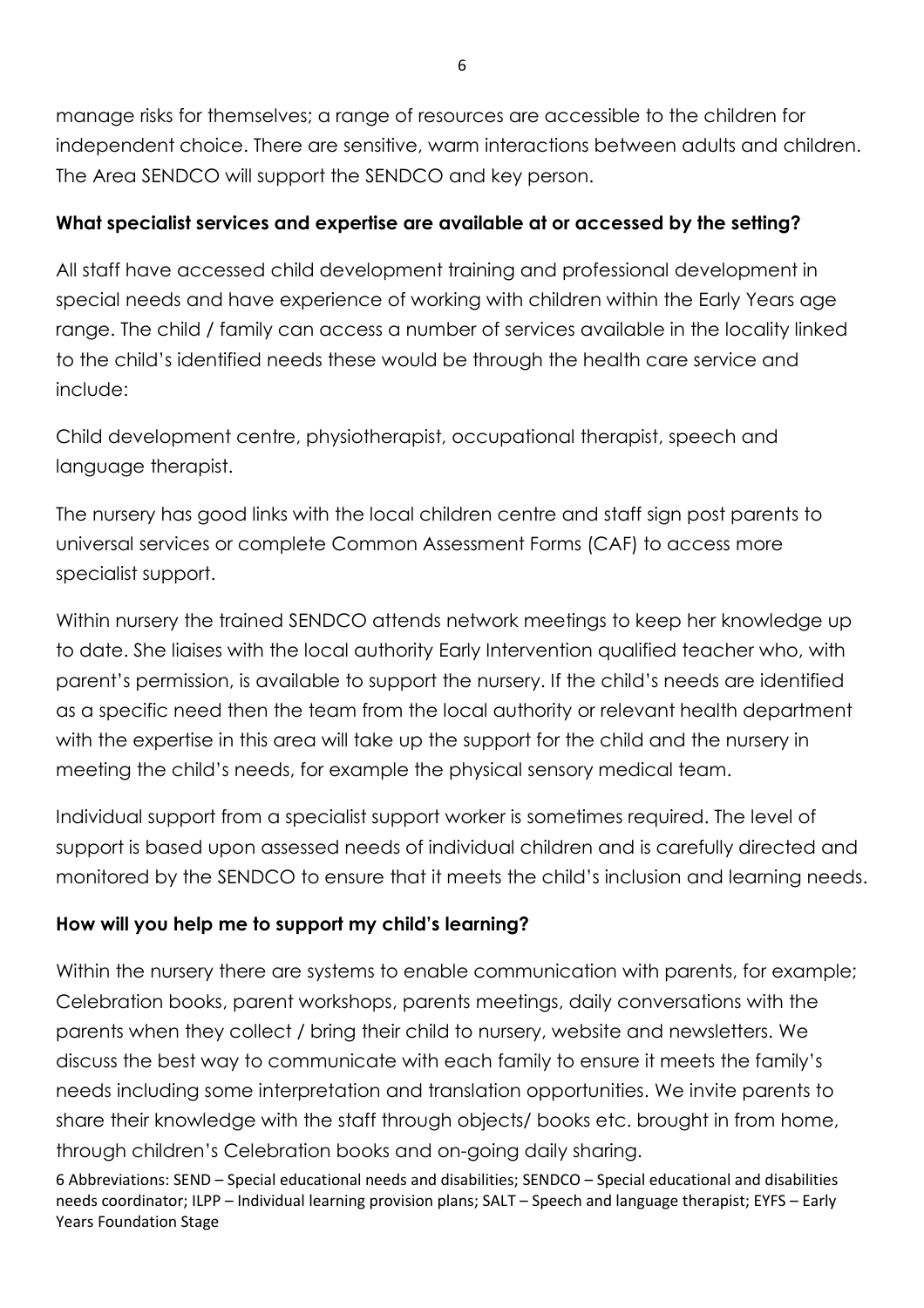Records of achievement and planned next steps in learning are shared with parents at their request and at termly parent's meetings. The nursery SENDCO and key person will discuss with you how to support your child's needs outside the nursery and the strategies used within the setting. This will occur at parent's meetings and or ILPP reviews. The nursery will follow specialist advice from other professionals.

## **How will I be involved in discussions about and planning for my child's education?**

Parents are involved from the initial visits at nursery when they register their child at the setting. The child's strengths, needs, likes and dislikes are discussed at this point. Parents are encouraged to share information with staff from the beginning and on an on-going basis about the individual needs of their child and any agencies involved with the child/ family. Parent's knowledge of their child is important and partnership working is sought at every point including the development and review of Individual Learning Provision Plans (ILPPs).

## **How will the learning and development provision be matched to my child's needs?**

Communication is key between parents and staff to support the child's care and wellbeing.

 The key person will regularly liaise with the parents. During the initial meetings between parents and the key person the parents will be asked to fill in all about me form and family trees. If the children are older parents can discuss the questions or encourage them to draw pictures.

An on-going observational assessment is used to establish a starting point. The key person will observe the child in the first few weeks of them settling into nursery and complete a summary sheet based on their observations. These will be clearly marked as starting points as these summary sheets are used at several points during the child's learning journey. The summary sheets are linked to the EYFS ages and stages of development. Activities, experiences, routine resources and provision are planned for the individual.